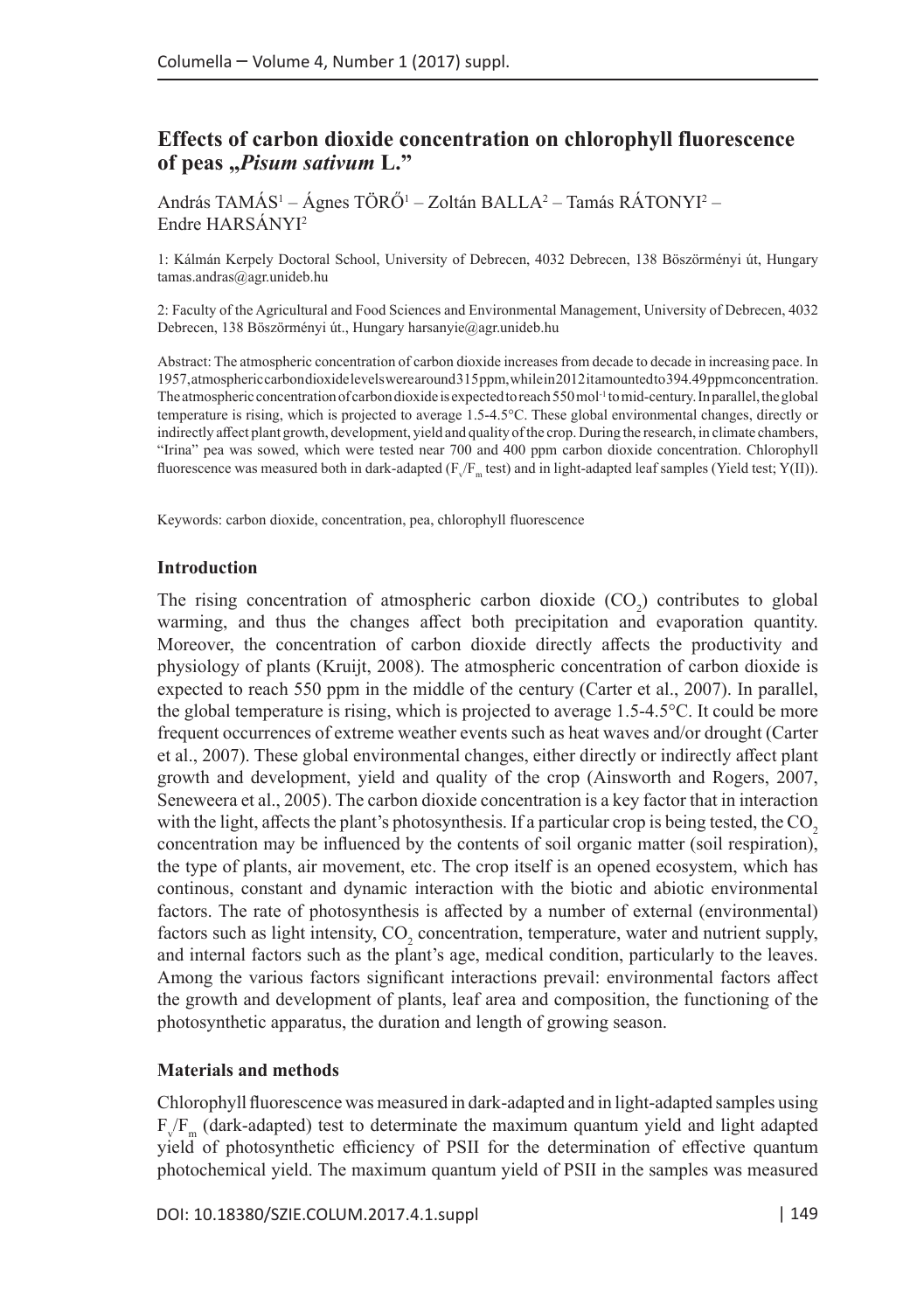after 30 min-long dark adaptation of the leaves by using  $F_v/F_m$  protocol.  $F_v/F_m$  ratio is used for estimate of the largest proportion of absorbed quanta used in PSII reaction centres. Dark adaptation allows the reoxidation of PSII and to relax nonphotochemical quenching. Minimum and maximum fluorescence  $(F_0$  and  $F_m)$  of dark-adapted leaves were measured in the same leaves after 0.8 second of saturation pulse (35W halogen lamp with 690 nm short pass filter) on previously dark-adapted samples. Variable fluorescence  $(F_v = F_m - F_0)$ and maximum quantum yield of PSII ( $F_{\nu}/F_{\rm m}$ ) were calculated by the Fluorometer software, and maximal efficiency of the photochemical process in PSII  $(F_v/F_0)$  could be counted. Actual quantum yield of PSII (Y(II)) in the samples was measured using Yield protocol which is a light adapted steady-state test of photosynthesis, measure the ratio of light amount used in photochemistry in PSII, the light amount adsorbed by chlorophylls of PSII. Leaves were tested by steady-state photosynthetic conditions. This protocol shows the achieved efficiency of PSII in addition specific light condition. Steady-state fluorescence  $(F<sub>s</sub>)$  and maximum fluorescence  $(F<sub>ms</sub>)$  of light-adapted leaves were measured, actual quantum yield of PSII (Y(II)=( $F_{ms}$ - $F_s$ )/ $F_{ms}$ )) and estimated relative electron transport rate (ETR) were calculated by the Fluorometer software. The tests were occured in precision and hermetically sealed air chambers. The soil emissions of carbon dioxide continuously and easily can be measured. In addition to monitoring the reactions of plants, chlorophyll fluorescence measurements were made. We can do statistical comparison of the research and compare the results. Datas were analyzed statistically by Independent-Samples T test for all pair wise comparisons using SPSS for Windows (SPSS®, version 21.0) at  $p \leq$ 0.05. Experiment details are the following; the plant was Irina pea (3x3 crops / climate chamber), the soil contained N>0.3 w/w%,  $P_2O_5$ >0.1 w/w%,  $K_2O$ >0.3 w/w%, pH 6.8, the drilling depth was 5 cm, 14 hours of light condition, 21-23°C internal temperature, varying humidity, measurements schedule happened in 4-6 leaf and flowering phenophases.

## **Results and discussion**

Yield Protocol: In terms of steady-state fluorescence there is significant difference between the two concentrations. At higher concentration, higher value can be observed. The efficiency of PSII system was superior to 700 ppm concentration. In case of actual quantum yield of PSII, the difference is significant, as it is with ETR, by the way, the actual quantum yield of PSII was better on lower concentration (Table 1).

|            | $CO$ , ppm | N              | Mean    | <b>Std. Deviation</b> | F     | Sig.  | Sig. (2-tailed) |
|------------|------------|----------------|---------|-----------------------|-------|-------|-----------------|
| Fs         | 700        | $\overline{4}$ | 1384    | 66.79321              | 2.585 | 0.159 | 0.001           |
|            | 400        | $\overline{4}$ | 808     | 189.910               |       |       | 0.006           |
| Fms        | 700        | 4              | 3874.75 | 3.86221               | 7.026 | 0.038 | 0.235           |
|            | 400        | 4              | 3410.25 | 704.583               |       |       | 0.279           |
| Y          | 700        | 4              | 0.6425  | 0.01748               | 0.896 | 0.38  | 0.000           |
|            | 400        | 4              | 0,7638  | 0.0096                |       |       | 0.000           |
| <b>ETR</b> | 700        | $\overline{4}$ | 32.35   | 0.85829               | 0.736 | 0.424 | 0.000           |
|            | 400        | 4              | 38,475  | 0.49244               |       |       | 0.000           |

Table 1: Differences between 400 and 700 ppm CO<sub>2</sub> concentrations in 4-6 leaf phenophase by Yield protocol

In phenophase of flowering, steady-state fluorescence shows no significant difference between the two concentrations. Among the PSII efficiency of the systems, there were no significant differences and there is no significant difference in maximum fluorescence too. In case of actual quantum yield of PSII the difference is significant, as it is with ETR, but it is striking that in the case of flowering the actual quantum yield of PSII was better on higher concentration (Table 2).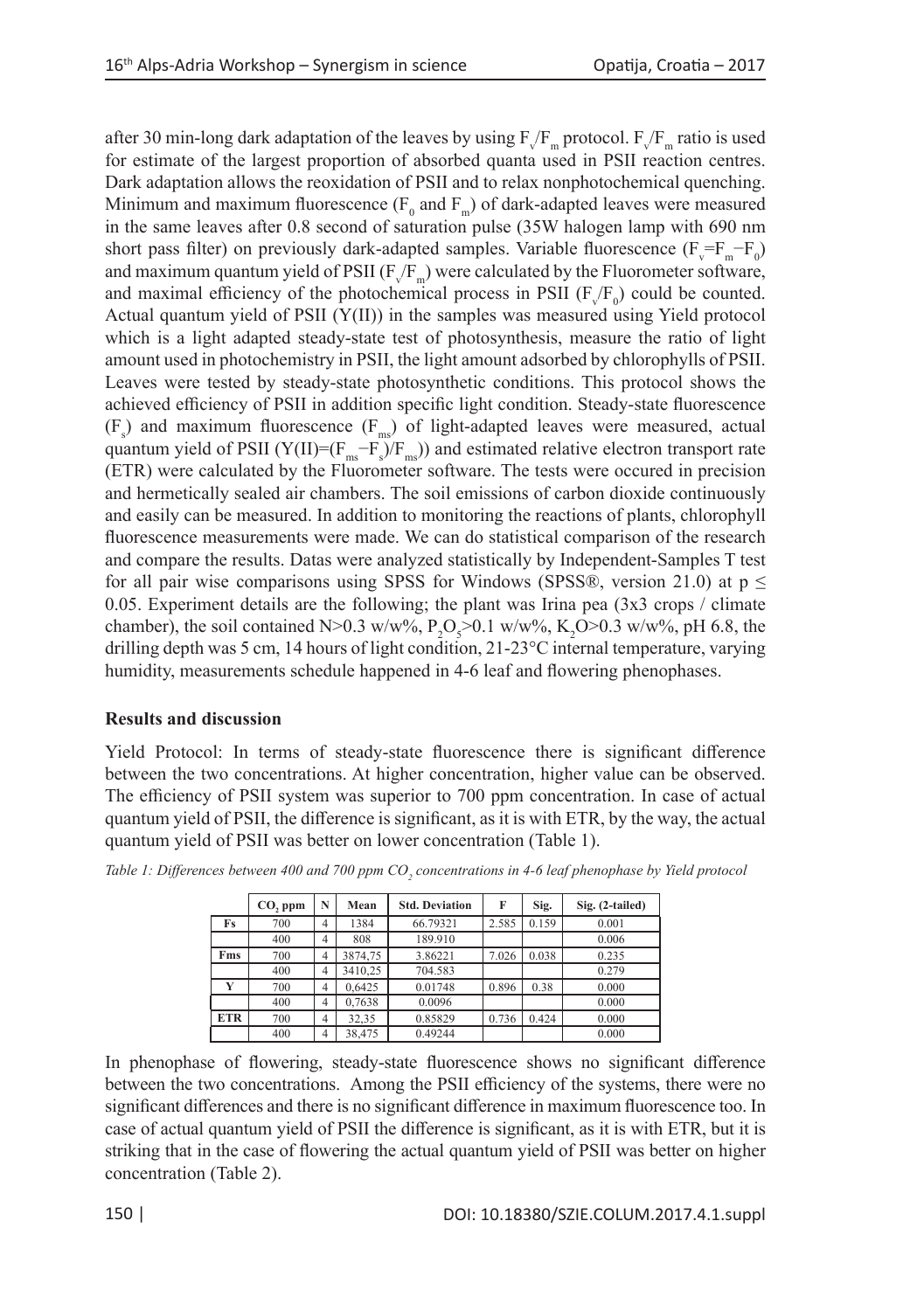|            | CO, ppm | N              | Mean    | <b>Std. Deviation</b> | F     | Sig. | Sig. (2-tailed) |
|------------|---------|----------------|---------|-----------------------|-------|------|-----------------|
| Fs         | 700     | 4              | 1241.25 | 55,61999              | 22.44 | 0,00 | 0,038           |
|            | 400     | 4              | 2164,5  | 694,79325             |       |      | 0,076           |
| Fms        | 700     | 4              | 3876,75 | 2.06155               | 9,66  | 0,02 | 0.179           |
|            | 400     | 4              | 3591,5  | 374,89421             |       |      | 0.225           |
| Y          | 700     | 4              | 0.679   | 0.01431               | 23,03 | 0,00 | 0.019           |
|            | 400     | $\overline{4}$ | 0,4008  | 0,17373               |       |      | 0,049           |
| <b>ETR</b> | 700     | 4              | 34.175  | 0,73655               | 22.56 | 0.00 | 0.019           |
|            | 400     | $\overline{4}$ | 20.15   | 8,76907               |       |      | 0.049           |

Table 2: Differences between 400 and 700 ppm CO<sub>2</sub> concentrations in flowering phenophase by Yield protocol

*F<sub>s</sub>*: Steady-state fluorescence, *F<sub>ms</sub>*: maximum fluorescence, Y: actual quantum yield of PSII, ETR: relative *electron transport rate*

 $F_v/F_m$  protocol: In 4-6 leaf phenophase, minimum fluorescence according to a significant difference but no significant difference was measured by maximum fluorescence. Variable fluorescence shows significant differences too. In case of  $F_V/F_m$  ratio, significant differences were observed as a result, and further measurements as well  $F_v/F_0$  (Table 3). In case of atmospheric concentration, in 4-6 leaf stage, the values are higher, and they are significantly different.In flowering phenophase, minimum fluorescence according to a significant difference but no significant difference by maximum fluorescence. Variable fluorescence shows significant differences as it was in 4-6 leaf stage. Here too in  $F_v/F_m$ ratio, significant differences were measured as a result, and  $F_v/F_0$  as well. The measured values are higher near 400 ppm concentration in this phenophase too (Table 4).

Table 3: *Differences between 400 and 700 ppm CO*<sub>2</sub> concentrations in 4-6 leaf phenophase by F<sub>V</sub>F<sub>m</sub> protocol

|      | CO <sub>2</sub> | N              | Mean    | <b>Std. Deviation</b> | F    | Sig. | Sig. (2-tailed) |
|------|-----------------|----------------|---------|-----------------------|------|------|-----------------|
| Fo   | 700             | 4              | 1257.00 | 61.04                 | 0.26 | 0.63 | 0.00            |
|      | 400             | $\overline{4}$ | 973.75  | 51.14                 |      |      | 0.00            |
| Fm   | 700             | $\overline{4}$ | 3871.25 | 3.50                  | 3.00 | 0.13 | 0.47            |
|      | 400             | $\overline{4}$ | 3872.75 | 1.71                  |      |      | 0.48            |
| Fv   | 700             | $\overline{4}$ | 2614.25 | 60.16                 | 0.24 | 0.64 | 0.00            |
|      | 400             | $\overline{4}$ | 2899.00 | 49.91                 |      |      | 0.00            |
| FvFm | 700             | $\overline{4}$ | 0.68    | 0.02                  | 0.25 | 0.64 | 0.00            |
|      | 400             | $\overline{4}$ | 0.75    | 0.01                  |      |      | 0.00            |
| FvFo | 700             | $\overline{4}$ | 2.09    | 0.15                  | 0.26 | 0.63 | 0.00            |
|      | 400             | $\overline{4}$ | 2.99    | 0.20                  |      |      | 0.00            |

Table 4: *Differences between 400 and 700 ppm CO<sub>2</sub> concentrations in flowering phenophase by F<sub>V</sub>F<sub>m</sub> protocol* 

|      | CO <sub>2</sub> | N | Mean    | <b>Std. Deviation</b> | F    | Sig. | Sig. (2-tailed) |
|------|-----------------|---|---------|-----------------------|------|------|-----------------|
| Fo   | 700             | 3 | 1293.67 | 53.72                 | 0.32 | 0.60 | 0.00            |
|      | 400             | 4 | 843.00  | 43.40                 |      |      | 0.00            |
| Fm   | 700             | 3 | 3873.00 | 5.29                  | 6.04 | 0.06 | 0.46            |
|      | 400             | 4 | 3789.25 | 176.85                |      |      | 0.41            |
| Fv   | 700             | 3 | 2579.33 | 54.50                 | 2.07 | 0.21 | 0.01            |
|      | 400             | 4 | 2946.25 | 148.90                |      |      | 0.01            |
| FvFm | 700             | 3 | 0.67    | 0.01                  | 1.54 | 0.27 | 0.00            |
|      | 400             | 4 | 0.78    | 0.01                  |      |      | 0.00            |
| FvFo | 700             | 3 | 2.00    | 0.12                  | 1.01 | 0.36 | 0.00            |
|      | 400             | 4 | 3.50    | 0.16                  |      |      | 0.00            |

 $F_0$ ,  $F_m$ : minimum and maximum fluorescence,  $F_v$ : variable fluorescence,  $F_v/F_m$ : maximum quantum yield of PSII,  $F_v/F_0$ : maximal efficiency of the photochemical process in PSII